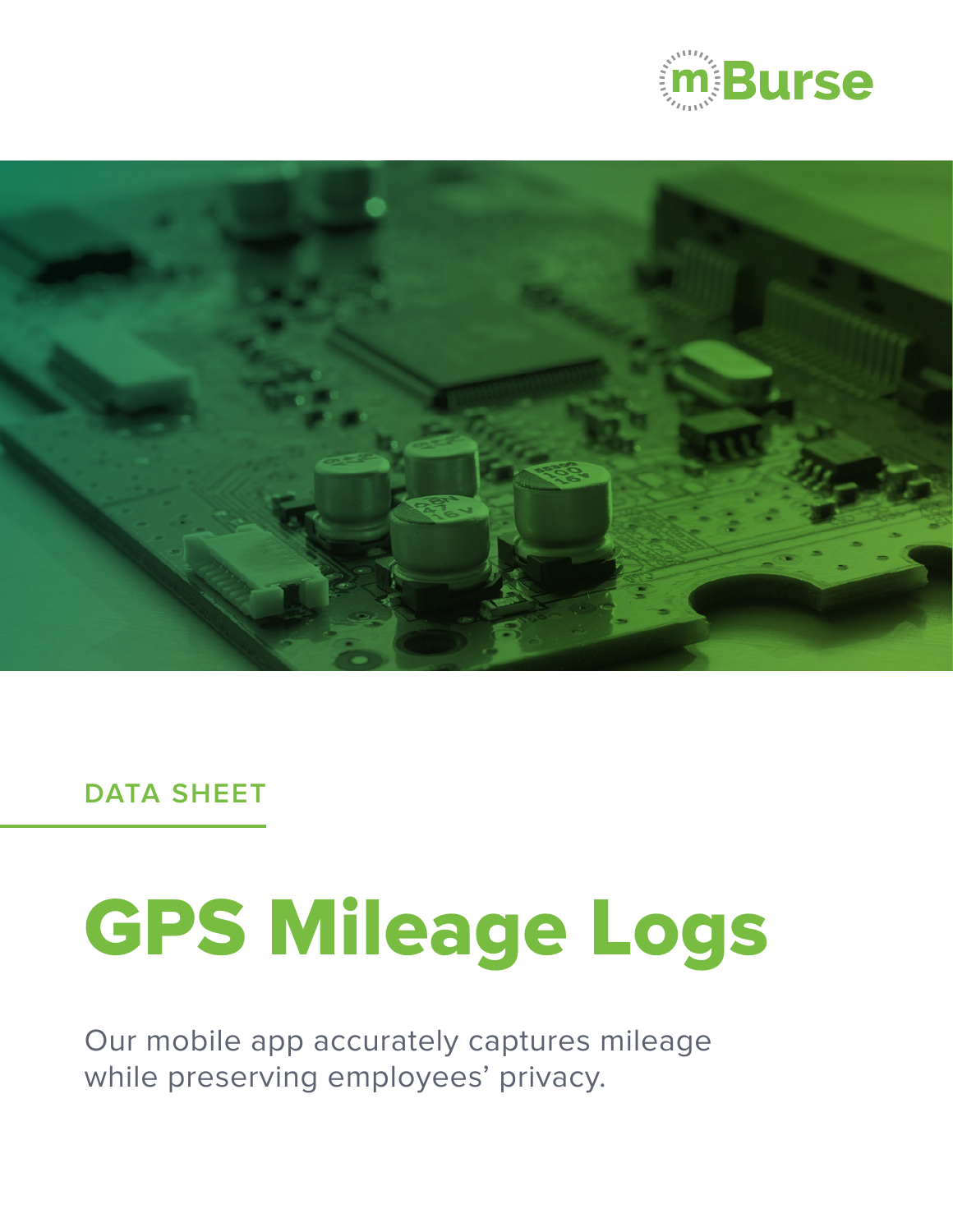## **Ease of use, accuracy, flexibility and most importantly employee privacy.**

Mobile employees typically report business mileage on mileage logs. However, these tools can prove costly. The time it takes to report mileage manually could be applied to more productive tasks. Plus, self-reporting enables employees to overestimate mileage.

Best practice requires technology-based mileage logs that capture mileage accurately and transparently, and integrate with existing company technology. With the right app, a mobile phone can perform these tasks, leveraging GPS automation to accurately measure business activity and mileage.

Unfortunately GPS technology comes with the stigma of loss of privacy or "big brother," and it's not easy to overcome. mBurse GPS tools lead the way with employee privacy through our employee/driver privacy pledge. We provide the controls for your mobile employees to log only business mileage, eliminating the concerns of being tracked.

Choosing the right mileage capture tool is crucial—it impacts your organization across multiple departments.

#### **AT A GLANCE**

If you have mobile employees, you must consider:

**Mileage is a business necessity.** Why not automate and make it easy?

**Administrative tasks eat up time**. Why not reduce redundant administrative tasks?

**Mileage is money.**  Why not increase mileage capture accuracy?

**Mileage capture can be complicated**. Why not simplify so employees won't cut corners?

**Employees want easy access to mileage logs.**  Why not leverage your existing hardware?

**Accuracy and cost control go hand-in-hand.**  Why not replace self- reporting with

automated, transparent reporting?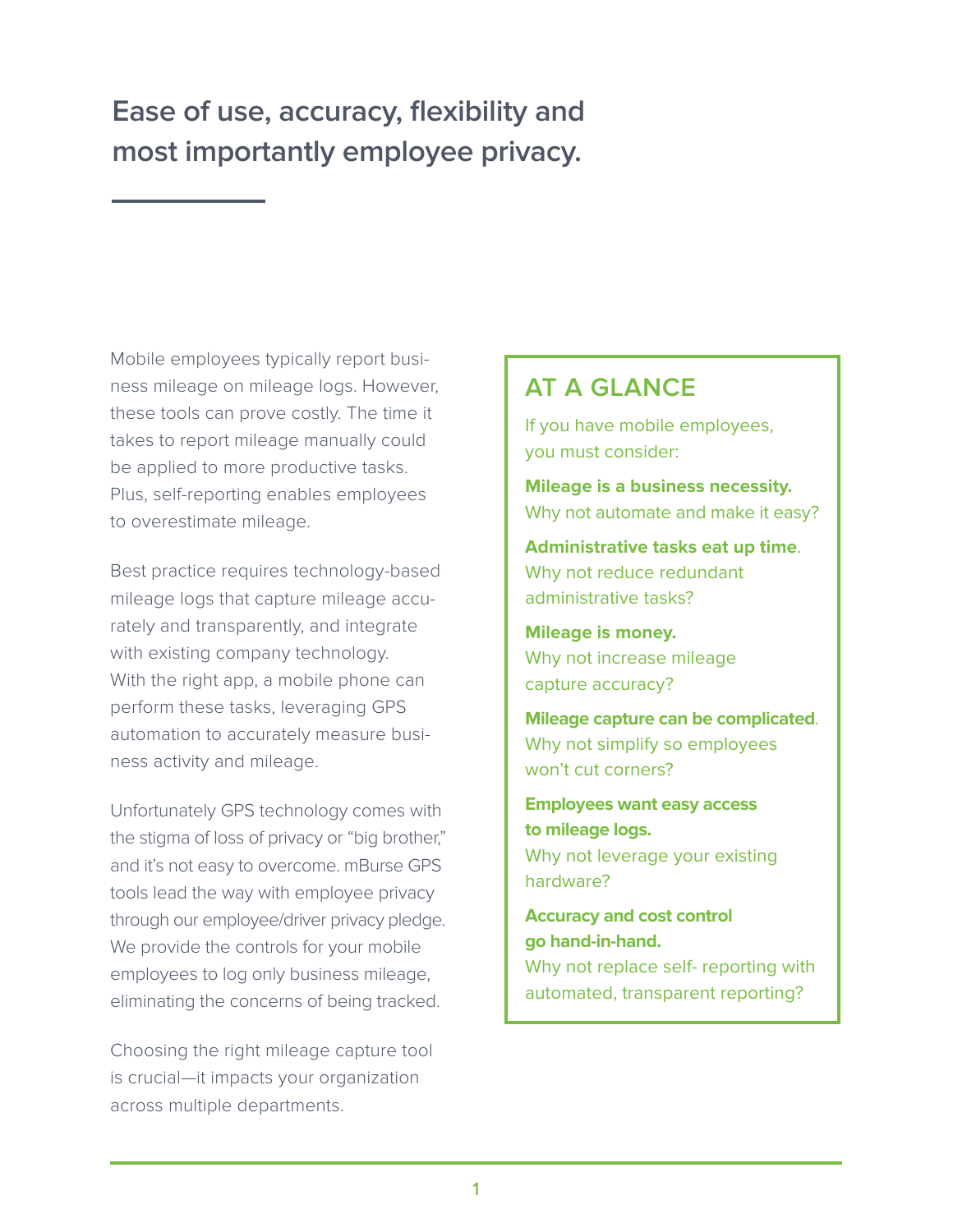**Mileage logs are worth getting right they already impact your organization across multiple departments:**



Human Resources: **Risk mitigation, privacy protection**



Finance: **Cost management, bottom line reduction** 



IT: **Utilizing technology to increase productivity**



Sales: **CRM, supporting and validating sales activities**



Employees: **Reducing redundant administrative tasks**